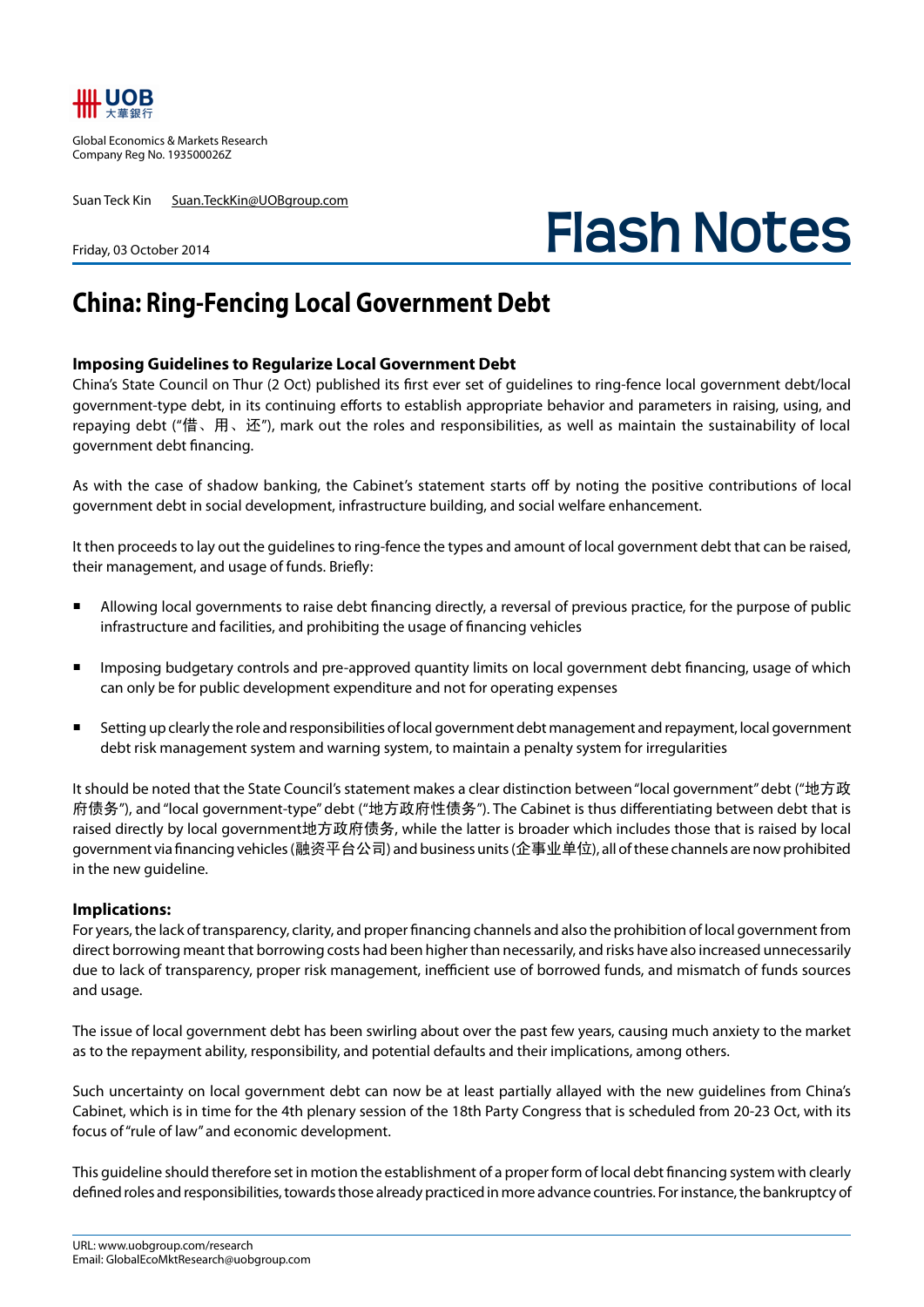Detroit city (and bankruptcies of other US cities in the past) did not create stress at the national level or disrupt significantly the operation at the municipal level, nor did the Federal government compelled to rescue Detroit or any other bankrupt cities in the past.

It is therefore of note that the Chinese central government is now practicing the "no bailout" principle, now that the roles and responsibilities of local government in debt financing are now clearly spelt out.

To recap, past audits done by the National Audit Office (NAO) showed a significant increase in local government/local government-type debt. As shown in the table, the 2013 audit noted that overall local government debt rose by 12.6%, compared to the 4% rise for central government debt.

| <b>China: Central And Local Government Debt</b>                                                            |                            |                                 |                               |                            |                            |  |  |  |  |
|------------------------------------------------------------------------------------------------------------|----------------------------|---------------------------------|-------------------------------|----------------------------|----------------------------|--|--|--|--|
|                                                                                                            | End-2012<br>(RMB billions) | End-June 2013<br>(RMB billions) | % Change from<br>2012 to 2013 | % Share of Total<br>(2012) | % Share of Total<br>(2013) |  |  |  |  |
| <b>Central Govt</b>                                                                                        |                            |                                 |                               |                            |                            |  |  |  |  |
| Direct Debt                                                                                                | 9,437.67                   | 9,812.95                        | 4.0                           | 34.0                       | 32.4                       |  |  |  |  |
| Guaranteed                                                                                                 | 283.57                     | 260.07                          | (8.3)                         | 1.0                        | 0.9                        |  |  |  |  |
| Contingent Liab                                                                                            | 2,162.12                   | 2,311.08                        | 6.9                           | 7.8                        | 7.6                        |  |  |  |  |
| Total Central Govt (A)                                                                                     | 11,883.36                  | 12,384.10                       | 4.2                           | 42.8                       | 40.9                       |  |  |  |  |
| <b>Local Govt</b>                                                                                          |                            |                                 |                               |                            |                            |  |  |  |  |
| Direct Debt                                                                                                | 9,628.19                   | 10,885.92                       | 13.1                          | 34.7                       | 36.0                       |  |  |  |  |
| Guaranteed                                                                                                 | 2,487.13                   | 2,665.58                        | 7.2                           | 9.0                        | 8.8                        |  |  |  |  |
| Contingent Liab                                                                                            | 3,770.52                   | 4,339.37                        | 15.1                          | 13.6                       | 14.3                       |  |  |  |  |
| Total Local Govt (B)                                                                                       | 15,885.83                  | 17,890.87                       | 12.6                          | 57.2                       | 59.1                       |  |  |  |  |
|                                                                                                            |                            |                                 |                               |                            |                            |  |  |  |  |
| Total Central and Local Govt (A+B)                                                                         | 27,769.19                  | 30,274.97                       | 9.0                           | 100.0                      | 100.0                      |  |  |  |  |
| Source: National Audit Office (audit report released on 30 Dec 2013), UOB Economics & Markets Research Est |                            |                                 |                               |                            |                            |  |  |  |  |

In addition, the table below shows NAO's audit in 2013, with a wide variety of channels that local government used to raise financing and the ultimate repayment would still reside with these governments as the roles and responsibilities were not clearly spelt out.

| <b>China: Platforms of Local Government Debt (as of end-June 2013)</b>                                            |             |            |                          |                                               |                                             |  |  |  |  |
|-------------------------------------------------------------------------------------------------------------------|-------------|------------|--------------------------|-----------------------------------------------|---------------------------------------------|--|--|--|--|
| (RMB billions except where noted)                                                                                 | Direct Debt | Guaranteed | Contingent<br>Liab       | Total (by types of lo-<br>cal govt borrowers) | % Share by types of<br>local govt borrowers |  |  |  |  |
| <b>Types of Borrowing Platforms</b>                                                                               |             |            |                          |                                               |                                             |  |  |  |  |
| Local govt financing vehicles (LGFVs)                                                                             | 4,075.55    | 883.25     | 2.011.64                 | 6.970.44                                      | 39.0                                        |  |  |  |  |
| Local govt dept and agencies                                                                                      | 3,091.34    | 968.42     | 0.00                     | 4,059.76                                      | 22.7                                        |  |  |  |  |
| Local govt-supported entities                                                                                     | 1,776.19    | 103.17     | 515.71                   | 2,395.07                                      | 13.4                                        |  |  |  |  |
| <b>SOEs</b>                                                                                                       | 1,156.25    | 575.41     | 1,403.93                 | 3,135.59                                      | 17.5                                        |  |  |  |  |
| Self-funded entities                                                                                              | 346.29      | 37.79      | 218.46                   | 602.55                                        | 3.4                                         |  |  |  |  |
| Other entities                                                                                                    | 316.26      | 83.14      | $\overline{\phantom{a}}$ | 399.41                                        | $2.2\phantom{0}$                            |  |  |  |  |
| <b>Public entities</b>                                                                                            | 124.03      | 14.39      | 189.64                   | 328.05                                        | 1.8                                         |  |  |  |  |
| Total (by types of debt)                                                                                          | 10,885.92   | 2,665.58   | 4,339.37                 | 17,890.87                                     | 100.0                                       |  |  |  |  |
| % Share of Total by types of debt                                                                                 | 60.8        | 14.9       | 24.3                     | 100.0                                         |                                             |  |  |  |  |
| Source: National Audit Office (audit report released on 30 Dec 2013), UOB Global Economics & Markets Research Est |             |            |                          |                                               |                                             |  |  |  |  |